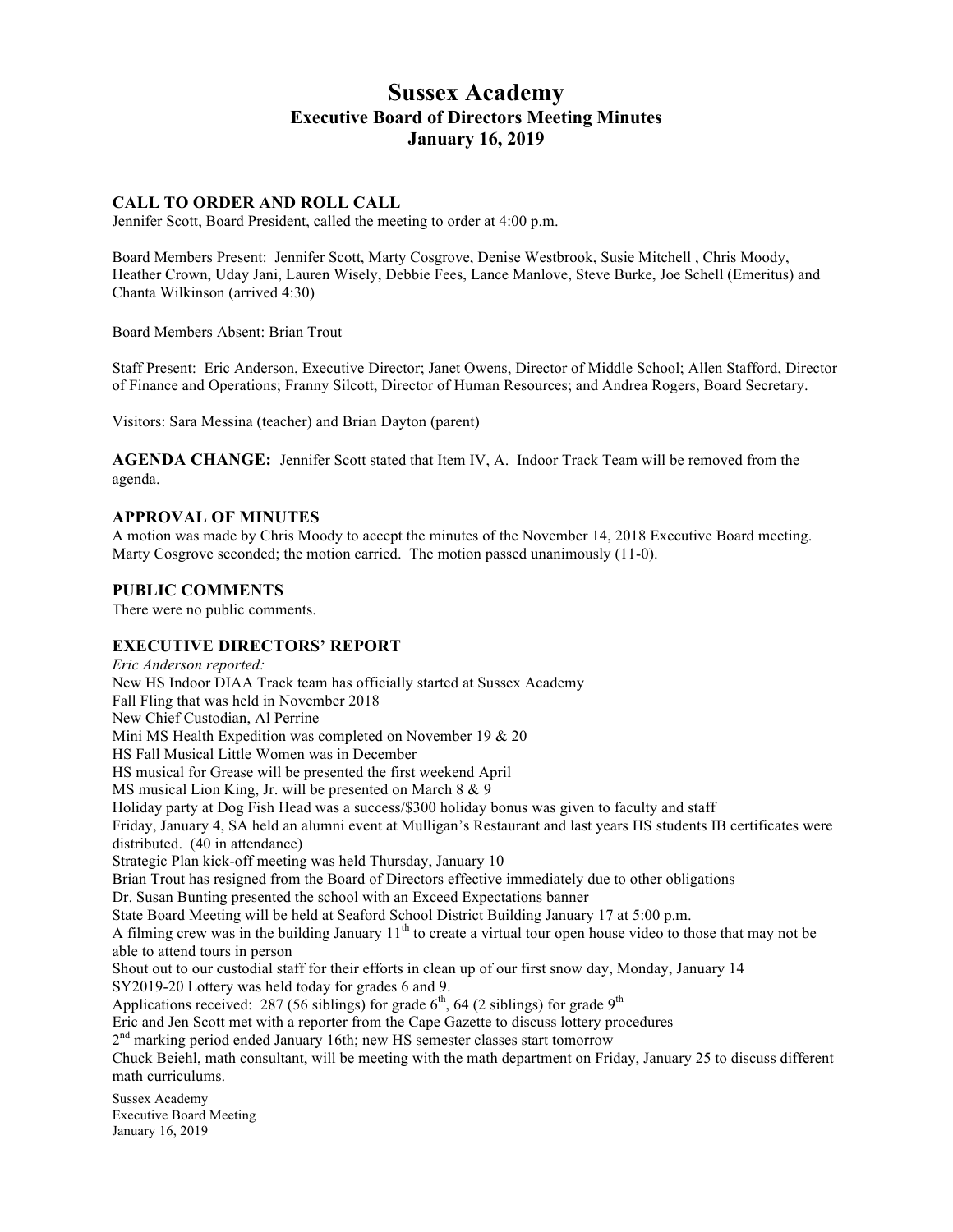There will be a placement assessment given next school year for students entering grade 6 so that strengths and weaknesses can be identified.

8<sup>th</sup> grade recruitment breakfast will be held on Friday, January 18<sup>th</sup>. There will be current high school students coming in to talk about their experiences and to answer questions.

The senior class trip to Disney will be February  $13 - 19$ 

SA "Crush It" event will be held at the Starboard on Saturday, February 9

We have MS and HS students working with Mrs. Smith and Mrs. Sherman trying to bring a recycling to SA 44-8<sup>th</sup> grade students, along with 2-9<sup>th</sup> grade students participated in a scholastic writing contest and secured 52 awards for Jr. Scholastic.

Trey Mitchell has qualified for states in every swimming event-this is a first school record for SA Charter Modification was approved

During discussions with the high school regarding course offerings for 2019-20, there is a need for science lab upgrades. Mr. Anderson would like to bring someone in to determine costs. There are lab limitations and opportunities that are being missed as well as compliance issues.

Mr. Anderson has been meeting with the MYP high school teacher team and there was a unanimous vote that they do not want to continue with the path of MYP officially. They prefer to be able to do things in house. They feel they can implement to things they are already doing versus paying the money to continue with this and to also have to meet the demands of certain check ins and check points. We are still fully committed to the diploma program. He would like to have teachers come to the next meeting to share thoughts with the board. Approximate cost spent on the MYP program so far is roughly \$45-50; which mostly came from grant money

# **MONTHLY BOARD FINANCIAL REPORT**

Steven Burke reported:

A motion was made by Susie Mitchell to accept the November 30 and December 31, 2018 Financial Reports. Uday Jani seconded; the motion carried. The motion passed unanimously (12-0).

## **SUSSEX ACADEMY FOUNDATION UPDATE**

No report was presented.

Joe Schell reported that the foundation is not raising money at this point. There is approximately \$300K in the bank set aside for small causes such as; college visits, laying bricks, and other small needs.

## **COMMITTEE REPORTS**

**Executive/Nominating/Succession**

No report was presented.

**Finance** No report was presented.

**Recognition** No report was presented.

**Outreach** Written report was presented.

**Building and Grounds** Written report was presented.

**Athletics** No report was presented.

**Legislative** Written report was presented.

Sussex Academy Executive Board Meeting January 16, 2019